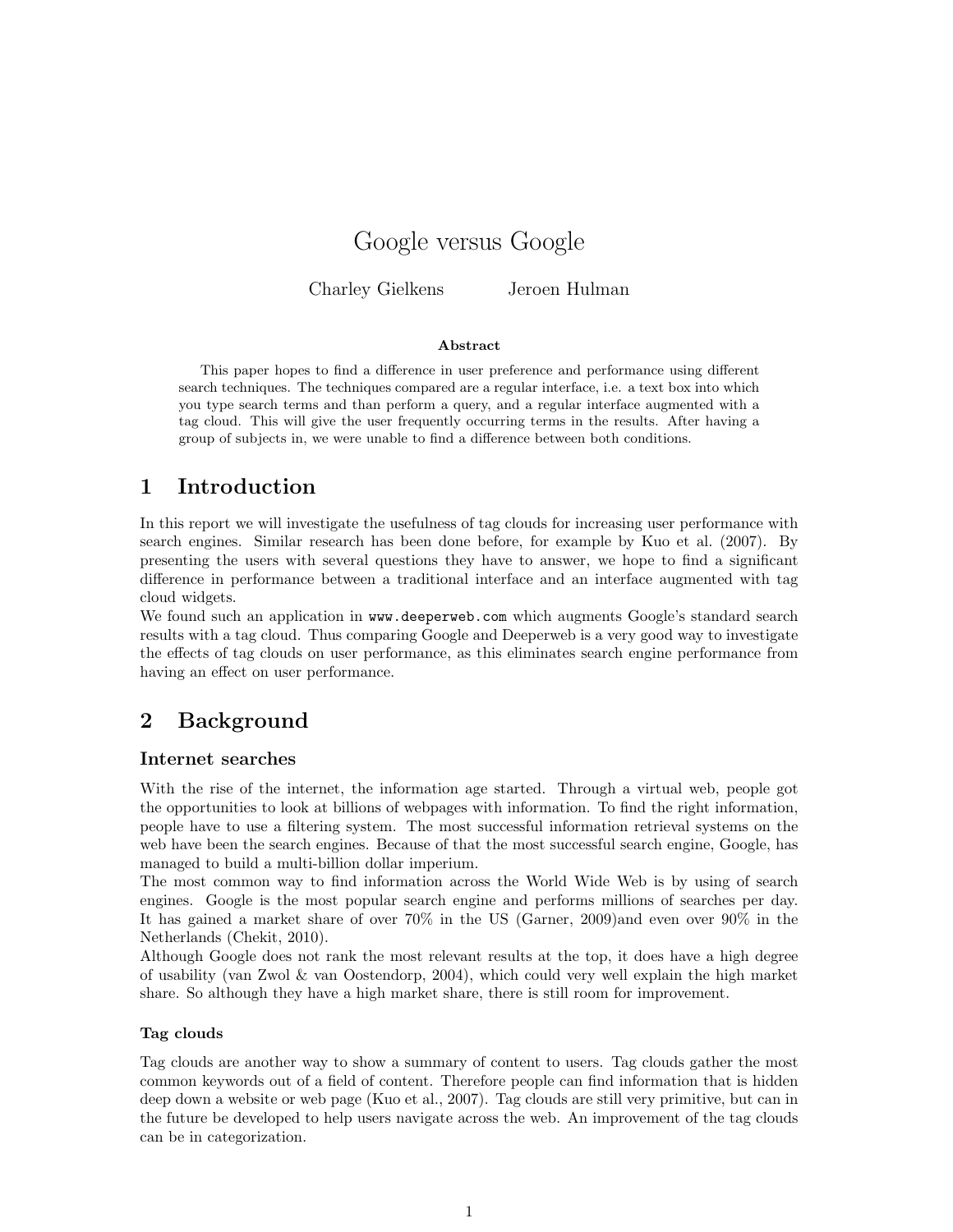Research from Sinclair & Cardew-Hall (2008) showed when tag clouds can best be used. Results showed that tag clouds are particularly useful when people are searching for a broad subject. Tags should be used for categorization. They gave users an idea of the domain and so could help people with refining their queries. But users commented that the tag cloud was not suitable for finding specific information. Finally, using tags for refining your query requires less cognitive load for a user.

Through visualization methods tag clouds can show more information (Lohmann et al., 2009). Large tags attract more attention than small tags. Tags in the center of the cloud will get more attention than tags at the borders. Further, tags in the upper left quadrant will be found more quickly and are more likely to be recalled. Users scan the cloud more than actually reading it and the layout has a big influence on the users perception.(Bateman et al., 2008; Rivadeneira et al., 2007)

## Motivation

Spink et al. (2001) studied trends in web search behavior. They concluded that the interaction of a user with a search engine was short and limited. They pleaded for a generation of more interactive searching tools. Meanwhile, the major search engine Google hasn't changed much.

It is necessary that search engines help people reduce the information complexity (Kao et al., 2008) and provide individual information to users and present the results in ways that are easier to understand.

An experimental search engine was created where search results where combined with a tag cloud of semantically related result (Mirizzi et al., 2010). Although there are a lot of arguments that these tags could help the users to refine their queries, there is still no empirical evidence that confirms these ideas.

#### Deeperweb

One of the attempts to improve web search is Deeperweb. Deeperweb combines the Google search engine with suggestions for a more advanced query. After an user performed a search, Deeperweb generates a tag cloud from the search results with the most common keywords<sup>1</sup>. Users can choose to add this keywords to the query or to make a search for results without the keyword. Deeperweb generates a tag cloud for the most common keywords, the most common phrases, the most common sites and the most common zones. If a tag shows up more often in the results, it will be bigger in the cloud.

In this research we will look at the implications that Deeperweb has. Does a combination of a tag cloud really help users to find information across the internet and will users accept such a tool? Therefore the following hypotheses are being tested.

#### Hypotheses

H1 Deeperweb decreases the amount of time needed to find a satisfactory answer

- H2 Deeperweb decreases the number of page visits needed to find a satisfactory answer
- H3 Participants using Deeperweb will use more queries to find a satisfactory answer
- H4 Participants using Deeperweb will give up less
- H5 Participants are most satisfied with the best performing search engine
- H6 User experience influences performance positively
- H7 User experience influences both conditions equally

 $1$ Deeperweb tutorial: http://www.deeperweb.com/help/tutorial-howto.php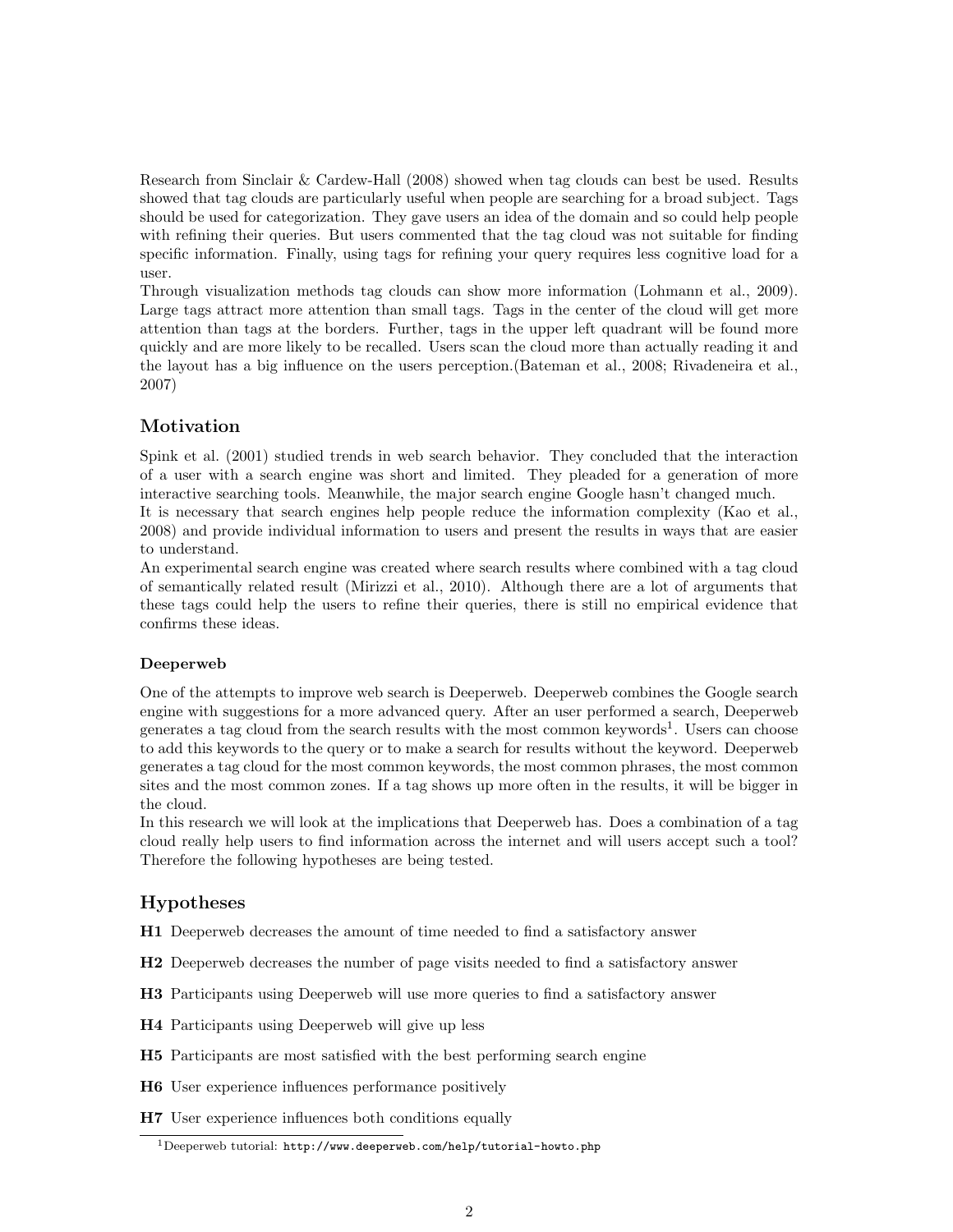## 3 Method

To be able to support our hypotheses we set up an experiment in which participants were randomly assigned to either Google or Deeperweb. Users were welcomed by the experimenter and given written instructions<sup>2</sup>, which basically said that they should not follow links on the pages found by the search engine. They were also told that we would capture the screen output and that each task would take about five minutes.

Using either of the search engines they were asked to find the answers to six questions. The first was a training question, to get used to the kind of question and the search engine. The following five were administered in random order to cancel out any possible learning effects. Administration took place via a PHP script, which also recorded the time needed to find a satisfactory answer. Users were also asked to submit these answers and the URLs on which they found it. The questions were:

- What was the real name of the singer Pepsi? <sup>3</sup>
- In what dance is a controversial Spanish tradition represented?
- What 1929 car gave rise to an expression still used today?
- How was mister Coke involved in the second world war?
- What was miss Coca famous for?
- Who was president of Bolivia in 1995?

The questions were constructed in such a way that it was unlikely that participants knew the answer and that the answer would not appear on the first page of hits when using keywords from the sentence. In doing so we hoped to stimulate the users to reevaluate their original queries either by coming up with new search terms by themselves or by using the tag cloud in Deeperweb.

After the participants had completed the tasks they were asked to fill out a survey (see appendixB) in order to find out information like experience with search engines and their satisfaction with the used search engine.

The screen captures were later analyzed using InqScribe<sup>4</sup> to retrieve data about the number of pages visited, the number of queries used and the number of times the tagcloud was used.

The experiments took place in the "Sterrenzaal" in the Minnaert building of Utrecht University. Although the environment was not under our control, experience told us that this was a quiet room with adequate facilities and minimum chance of being disturbed.

# 4 Results

In total 18 people participated in our experiment. Of those we could use 13 for our statistical analysis. The five others were discarded because they either clicked through on a website, used a different search engine or (on one occassion) the script failed and the participant inadvertently started over.

From our survey we learned that all of the valid results were people with an information science background. This possibly contributed to the high number of searches they performed (14,8 searches per day on average) and the amount of time they spend on the internet (on average 4 hours and 50 minutes).

<sup>2</sup>See appendix A

<sup>3</sup>This was the training question

<sup>4</sup>http://www.inqscribe.com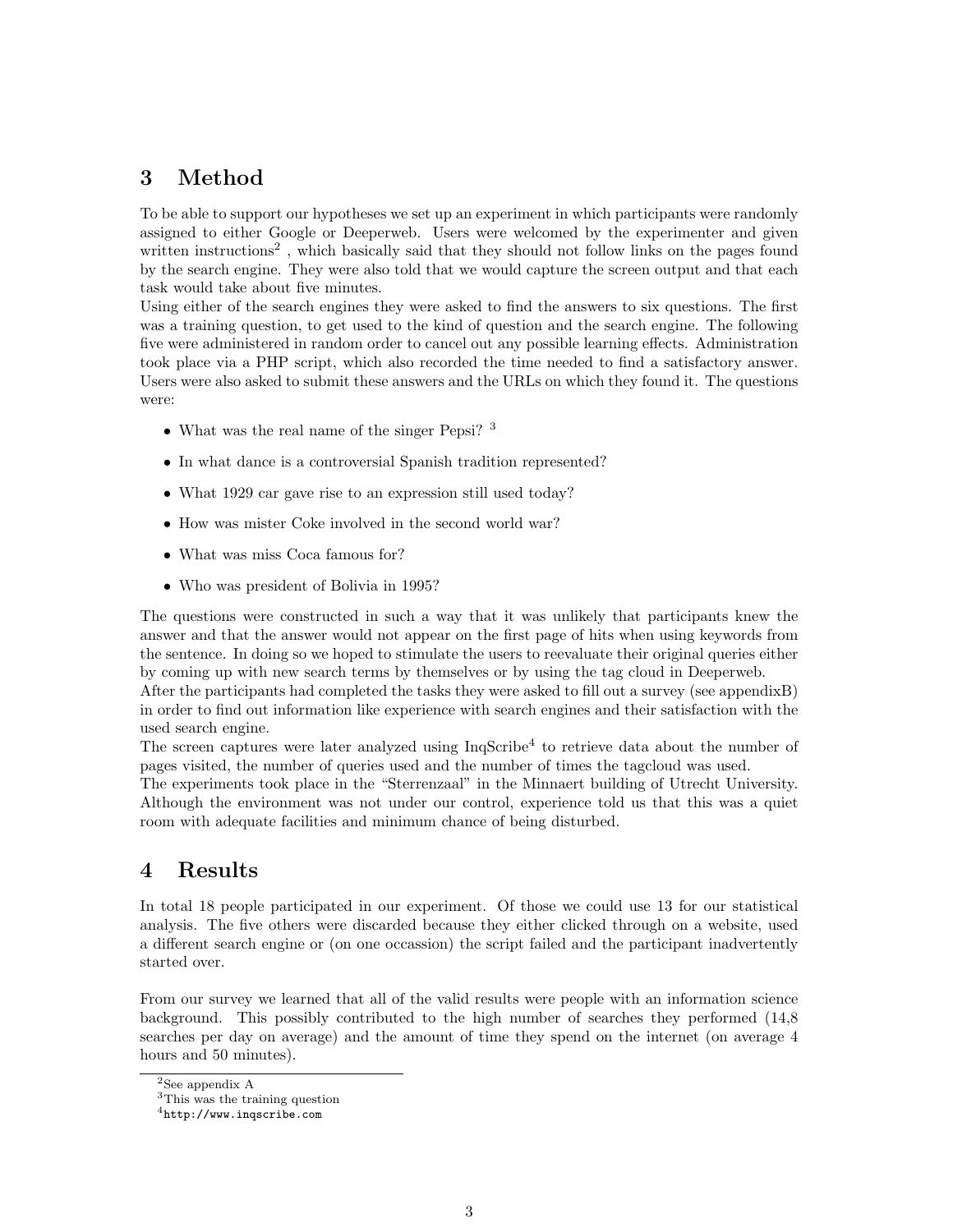| $\sim$ 0000 01 101110110 |                         |    |         |              |    |      |  |  |  |
|--------------------------|-------------------------|----|---------|--------------|----|------|--|--|--|
|                          | Kolmogorov-Smirnov $^a$ |    |         | Shapiro-Wilk |    |      |  |  |  |
|                          | Statistic               | df | Sig.    | Statistic    | df | Sig. |  |  |  |
| $q5_time$                | .187                    | 13 | $.200*$ | .876         | 13 | .064 |  |  |  |
| q4_time                  | .274                    | 13 | .008    | .683         | 13 | .000 |  |  |  |
| q3_time                  | .154                    | 13 | $.200*$ | .941         | 13 | .471 |  |  |  |
| $q2_time$                | .101                    | 13 | $.200*$ | .982         | 13 | .987 |  |  |  |
| $q1_time$                | .201                    | 13 | .156    | .827         | 13 | .015 |  |  |  |
| $q1q5_time$              | .271                    | 13 | .010    | .851         | 13 | .030 |  |  |  |

Tests of Normality

a. Lilliefors Significance Correction

\*. This is a lower bound of the true significance.

Table 1: Tests of normality on the time variables

#### Time

In order to asses if a t-test is allowed to compare means between the groups we tested for normal distribution of the samples and homogeneity of variance. To check for a normal distribution we used the Shapiro-Wilk test and found that the time for questions 1 ( $D = 13, p < .05$ ) and 4  $(D = 13, p < .05)$  and the total time  $(D = 13, p < .05)$  were not normally distributed. The times for questions 2, 3 and 5 ( $D = 13, p > .05$ ) are normally distributed. (see table 1)

Levene's test revealed that for all measured times, the variances are equal. See appendix C.1.

The normally distributed results were checked visually using bar charts with 95% confidence intervals plotted on them (see figure 1). This revealed that confidence intervals overlapped for a large part, meaning that there is no significant difference in performance for questions 2, 3 and 5. For questions 1 and 4 and the total time users needed we perform a Mann-Whitney test in order to investigate if difference between the means exist. (See table 2)

| Test Statistics <sup>b</sup>     |           |          |             |  |  |  |
|----------------------------------|-----------|----------|-------------|--|--|--|
|                                  | q4_time   | q1_time  | $q1q5_time$ |  |  |  |
| Mann-Whitney U                   | 19.000    | 20.000   | 19.000      |  |  |  |
| Wilcoxon W                       | 40.000    | 41.000   | 40.000      |  |  |  |
| Z                                | $-.286$   | $-.143$  | $-.286$     |  |  |  |
| Asymp. Sig. $(2$ -tailed)        | .775      | .886     | .775        |  |  |  |
| Exact Sig. $[2*(1-tailed Sig.)]$ | $0.836^a$ | $.945^a$ | $0.836^a$   |  |  |  |
| Exact Sig. $(2-tailed)$          | .836      | .945     | .836        |  |  |  |
| Exact Sig. (1-tailed)            | .418      | .473     | .418        |  |  |  |
| Point Probability                | .052      | .055     | .052        |  |  |  |

a. Not corrected for ties.

b. Grouping Variable: condition

Table 2: Results of Mann-Whitney test on the times for question 1, 4 and the total time needed

Performance for question 1 ( $Mdn_{goodle} = 184, Mdn_{deeperweb} = 126$ ) did not differ significantly between conditions  $U = 20.000, z = -.143, ns, r = -.04$ . Also for question 4  $(Md n_{gogle} =$  $103, Mdn_{deeperweb} = 90; U = 19.000, z = -.286, ns, r = -.08)$  and the total time needed for questions 1 through 5 ( $(Mdn_{google} = 728.00, Mdn_{deeperweb} = 730.50; U = 19.000, z = -.286, ns, r =$ −.08) no significant differences have been found.

#### Queries and page visits

Again, before performing a t-test we checked for normality and homogeneity of variance. We found using a K-S test that the number of queries was significantly not-normal  $D(13) = .179, p > .05$ . The number of page visits per participant did not differ significantly from the normal distribution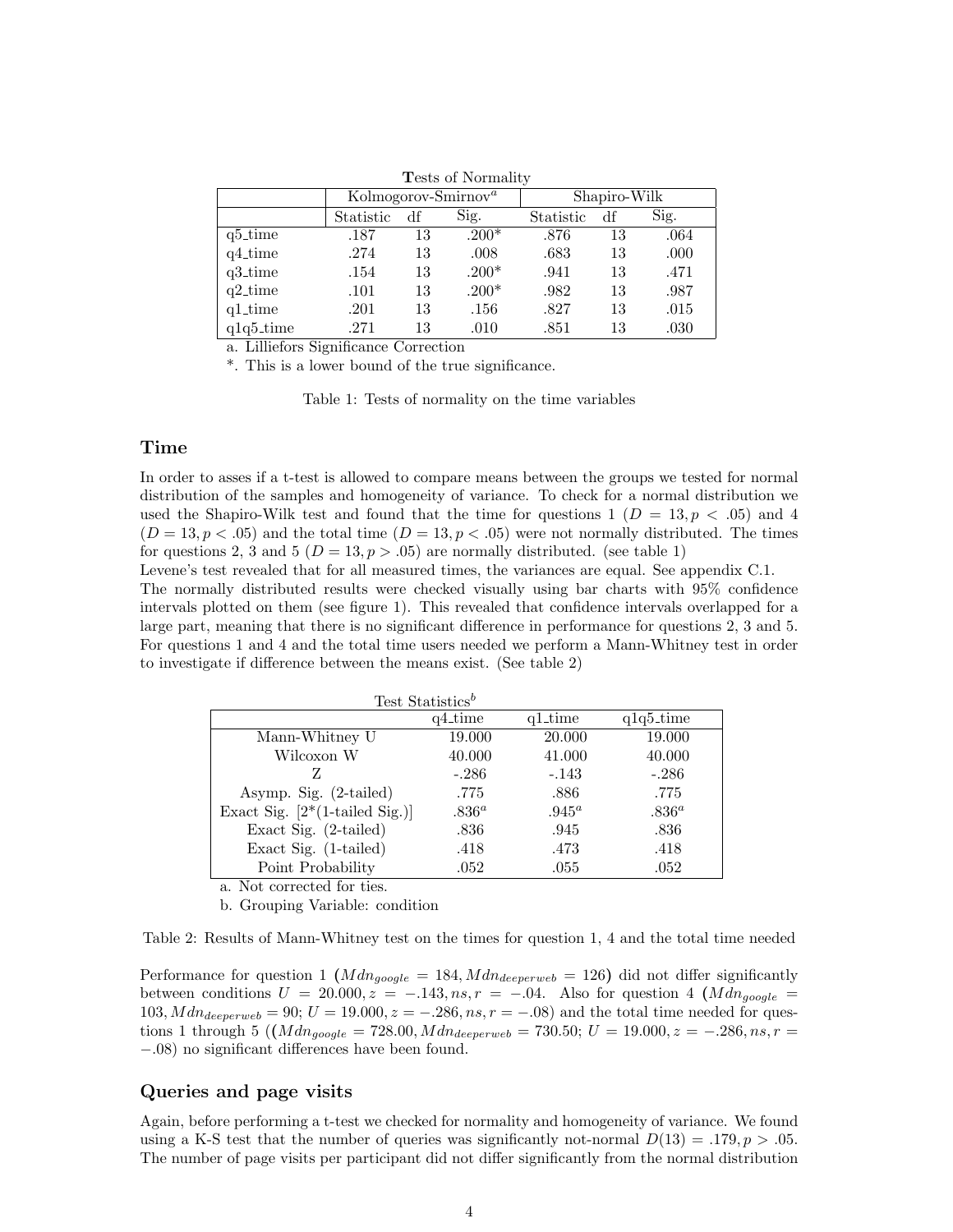

(c) Mean time of participants question 5

Figure 1: Barcharts with mean times and a 95% confidence interval for the normally distributed times

 $D(13) = .308, p < .05$ . Levene's test showed that variances were not significantly different between groups for both total number of queries  $(F(1, 11) = 0.000, p > .05)$  and total number of pages visited  $(F(1, 11) = 0.825, p > .05)$ . This means we can use a t-test to compare the number of page visits, but that we will need to use a Mann-Whitney test to compare the number of queries.

|                                           | Levene's<br>Test<br>Variances | for<br>Equality of |         |       |                           | t-test for Equality of Means |                          |                                      |                         |
|-------------------------------------------|-------------------------------|--------------------|---------|-------|---------------------------|------------------------------|--------------------------|--------------------------------------|-------------------------|
|                                           | F                             | Sig.               | v       | df    | $(2 -$<br>Sig.<br>tailed) | Mean Dif-<br>ference         | Std. Error<br>Difference | 95%<br>Interval<br><b>Difference</b> | Confidence<br>of<br>the |
|                                           |                               |                    |         |       |                           |                              |                          | Lower                                | Upper                   |
| Equal<br>variances<br>as-<br>tot_page     | .825                          | .383               | $-.011$ | 11    | .991                      | $-.048$                      | 4.253                    | $-9.408$                             | 9.313                   |
| sumed<br>Equal variances not as-<br>sumed |                               |                    | $-.012$ | 8.774 | .991                      | $-.048$                      | 4.031                    | $-9.203$                             | 9.107                   |

Table 3: Results of the Independent Samples T-Test on total number of page visits

Analyzing the number of page visits, we found that participants in both conditions have almost exactly the same average number of page visits.  $M_{google} = 12.29$  and  $M_{deeperweb} = 12.33$ . As could be expected from this small difference, the t-test revealed that it was not significant  $t(11)$  =  $-.011, p > .05.$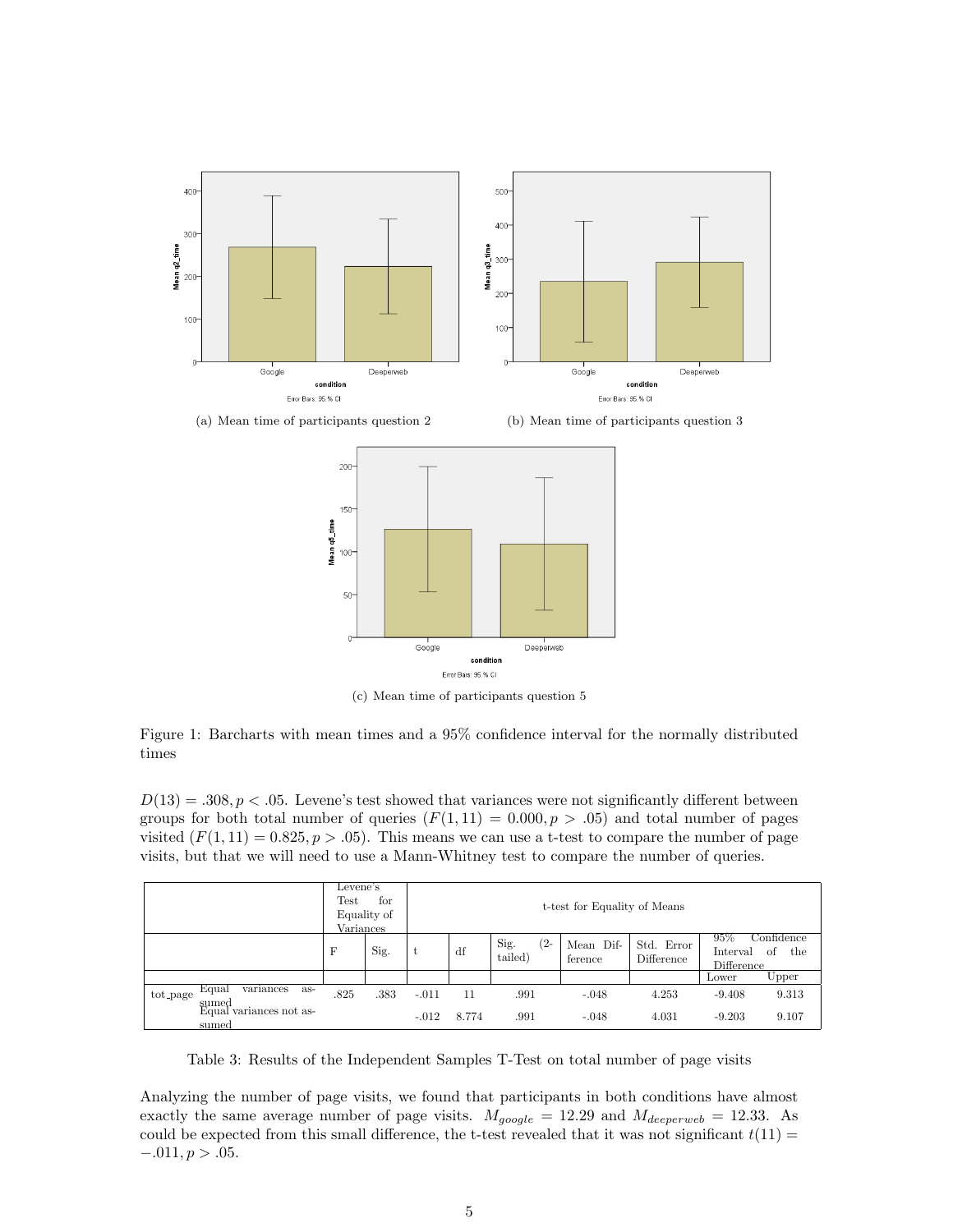Using a Mann-Whitney test to analyze the number of queries performed in total by participants, we found that there is no significant difference between conditions ( $Median_{google}$  = 18, Median<sub>deeperweb</sub> = 16, 50).  $U = 19, z =$ −.288, ns

#### Satisfaction

We asked users both directly and indirectly about their satisfaction of the search engines they used. This way we could compare verify the measurements by consolidating all indirect questions into an average and compare that to the direct question using a pairedsamples t-test. This showed that both questions most likely measured the same information, as the correlation was very high and significant at  $p < .01$  (see table 5) and the

|  | Test Statistics <sup>b</sup> |
|--|------------------------------|
|--|------------------------------|

|                           | tot_query |
|---------------------------|-----------|
| Mann-Whitney U            | 19.000    |
| Wilcoxon W                | 47.000    |
| Z                         | $-.288$   |
| Asymp. Sig. (2-tailed)    | .774      |
| Exact Sig. $[2*(1-tailed$ | $0.836^a$ |
| $Sig.$ )                  |           |
| Exact Sig. (2-tailed)     | .808      |
| Exact Sig. (1-tailed)     | .404      |
| Point Probability         | .024      |

a. Not corrected for ties.

b. Grouping Variable: condition

Table 4: Results of Mann-Whitney test on total number of queries performed

means  $(M_{direct} = 3.31, SE = .237; M_{indirect} = 3.55, SE = .143)$  did not differ significantly  $t(12) = -1.617, p > 0.05, r = .42.$  (see appendix C.2)

| Correlations                                   |                                       |                     |            |  |  |  |
|------------------------------------------------|---------------------------------------|---------------------|------------|--|--|--|
|                                                |                                       | avg <sub>-sat</sub> | generalsat |  |  |  |
| avg <sub>-sat</sub>                            | Pearson Correlation                   |                     | $.801**$   |  |  |  |
|                                                | $Sig.$ (2-tailed)                     |                     | .001       |  |  |  |
|                                                | Sum of Squares and Cross-<br>products | 3.177               | 4.231      |  |  |  |
|                                                | Covariance                            | .265                | .353       |  |  |  |
|                                                | N                                     | 13                  | 13         |  |  |  |
| generalsat                                     | Pearson Correlation                   | $.801**$            |            |  |  |  |
|                                                | $Sig. (2-tailed)$                     | .001                |            |  |  |  |
|                                                | Sum of Squares and Cross-<br>products | 4.231               | 8.769      |  |  |  |
|                                                | Covariance                            | .353                | .731       |  |  |  |
| ملہ ملہ<br>$\sim$<br>$\mathbf{1}$ $\mathbf{1}$ | N<br>$\cdot$ $\circ$                  | 13<br>$1 / 2 + 11$  | 13         |  |  |  |

\*\*. Correlation is significant at the 0.01 level (2-tailed).

Table 5: Correlation between the average of indirect questions and the direct question about satisfaction.

Knowing this we feel confident that we can use either measure of satisfaction to test our hypothesis concerning user satisfaction and which engine they used. We choose to use the measure built up of the indirect questions, as investigating peoples minds is generally better done indirectly.

Using a Shapiro-Wilk test we found that the values are normally distributed  $(Df(13), p > .05)$ , which means we can use a t-test to compare the results. Doing so taught us that the minimal difference between user satisfaction for participants that used Google  $(M = 3.49, SE = 0.49)$  and that used Deeperweb ( $M = 3.62, SE = 0.58$ ) was not significant  $t(11) = -.436, p = .671$  and has only a minor effect  $r = .13$ . (see appendix C.3)

#### Experience

We hypothesized that experience influences user performance. In order to assess if correlations exist, we first tested if the different variables were normally distributed. As can be seen in table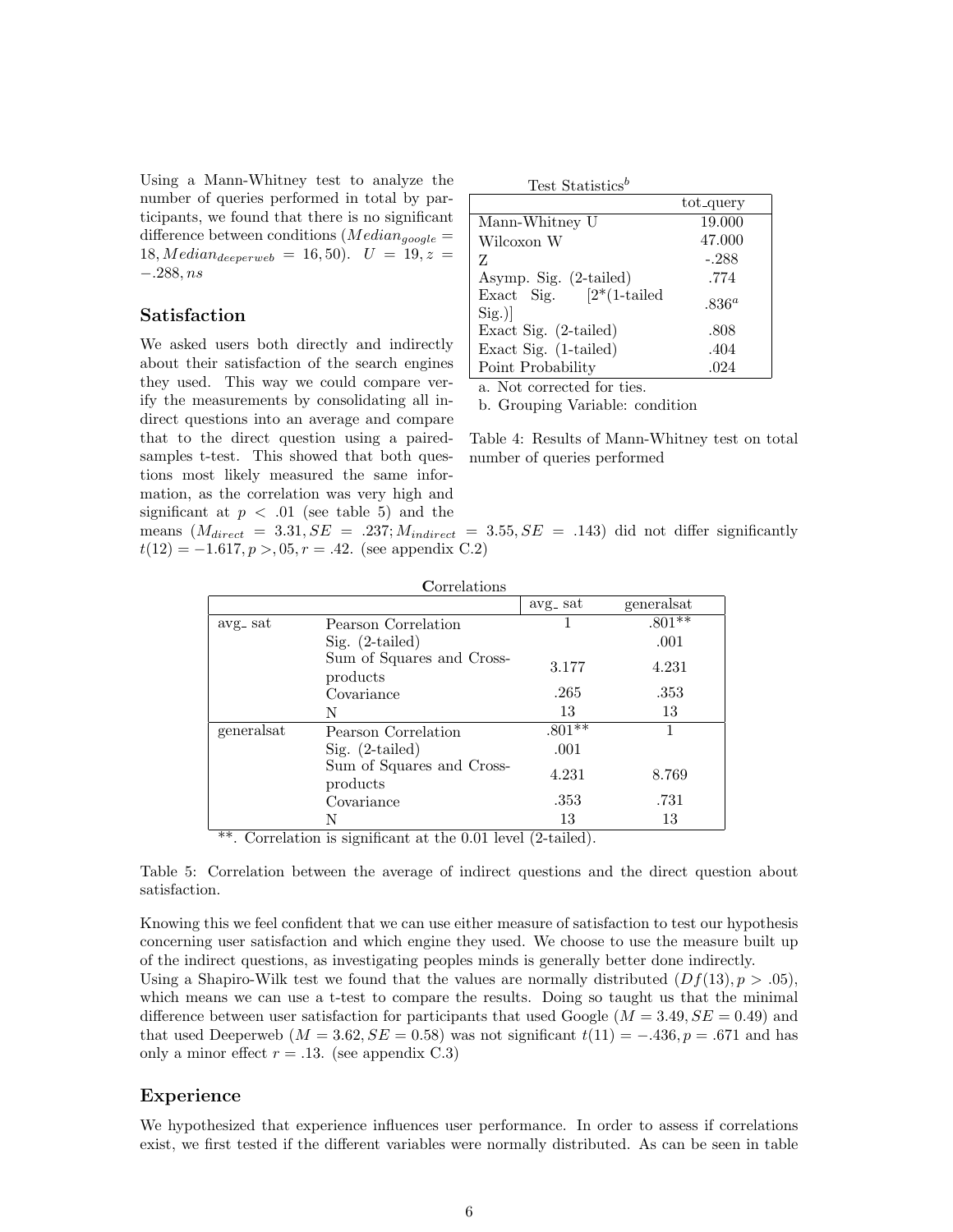6, number of hours spent on the internet, number of searches per day and total amount of queries needed by the participant to complete the experiment are normally distributed.

As such, we are able to investigate the correlation between these variables using Pearson's r. This showed that no significant correlation exists between total number of queries needed and number of searches per day or hours spent on the internet per day. (See table 7)

| <b>Tests of Normality</b> |           |                                 |        |           |              |      |  |  |
|---------------------------|-----------|---------------------------------|--------|-----------|--------------|------|--|--|
|                           |           | Kolmogorov-Smirnov <sup>a</sup> |        |           | Shapiro-Wilk |      |  |  |
|                           | Statistic |                                 | Sig.   | Statistic |              | Sig. |  |  |
| internet                  | 280       | 13                              | .006   | .885      | 13           | 082  |  |  |
| searches                  | .139      | 13                              | $200*$ | ,936      |              | 412  |  |  |

a. Lilliefors Significance Correction

\*. This is a lower bound of the true significance.

#### Table 6: Test of normality

| Correlations |                                   |         |         |         |  |  |  |  |  |  |
|--------------|-----------------------------------|---------|---------|---------|--|--|--|--|--|--|
|              | tot_query<br>internet<br>searches |         |         |         |  |  |  |  |  |  |
| searches     | Pearson Correlation               |         | $.664*$ | $-.121$ |  |  |  |  |  |  |
|              | $Sig. (2-tailed)$                 |         | .013    | .693    |  |  |  |  |  |  |
|              | N                                 | 13      | 13      | 13      |  |  |  |  |  |  |
| internet     | Pearson Correlation               | $.664*$ |         | $-.107$ |  |  |  |  |  |  |
|              | $Sig. (2-tailed)$                 | .013    |         | .727    |  |  |  |  |  |  |
|              | N                                 | 13      | 13      | 13      |  |  |  |  |  |  |
| tot_query    | Pearson Correlation               | $-.121$ | $-.107$ |         |  |  |  |  |  |  |
|              | $Sig. (2-tailed)$                 | .693    | .727    |         |  |  |  |  |  |  |
|              |                                   | 13      | 13      | 13      |  |  |  |  |  |  |

\*. Correlation is significant at the 0.05 level (2-tailed).

Table 7: Correlation (Pearson's r) between number of searches, hours of internet and total number of queries

|                | Correlations |                         |          |          |          |             |  |  |  |
|----------------|--------------|-------------------------|----------|----------|----------|-------------|--|--|--|
|                |              |                         | searches | internet | tot_page | $q1q5_time$ |  |  |  |
| Spearman's rho | searches     | Correlation Coefficient | 1.000    | $.624*$  | $-.453$  | $-.301$     |  |  |  |
|                |              | $Sig. (2-tailed)$       | ٠        | .023     | .120     | .318        |  |  |  |
|                |              | N                       | 13       | 13       | 13       | 13          |  |  |  |
|                | internet     | Correlation Coefficient | $.624*$  | 1.000    | $-.456$  | $-.284$     |  |  |  |
|                |              | $Sig. (2-tailed)$       | .023     | ٠        | .117     | .346        |  |  |  |
|                |              | N                       | 13       | 13       | 13       | 13          |  |  |  |
|                | tot_page     | Correlation Coefficient | $-.453$  | $-.456$  | 1.000    | $.833**$    |  |  |  |
|                |              | $Sig. (2-tailed)$       | .120     | .117     |          | .000        |  |  |  |
|                |              | N                       | 13       | 13       | 13       | 13          |  |  |  |
|                | $q1q5$ _time | Correlation Coefficient | $-.301$  | $-.284$  | $.833**$ | 1.000       |  |  |  |
|                |              | Sig. $(2-tailed)$       | .318     | .346     | .000     |             |  |  |  |
|                |              | Ν                       | 13       | 13       | 13       | 13          |  |  |  |

\*. Correlation is significant at the 0.05 level (2-tailed).

\*\*. Correlation is significant at the 0.01 level (2-tailed).

Table 8: Correlation (Spearman's  $\rho$ ) between number of searches, hours of internet and total pages visited and time needed for questions 1 through 5

In order to test whether a relationship exists between any of the other variables, numbers of searches per day, number of hours on the internet per day, total number of pages visited and total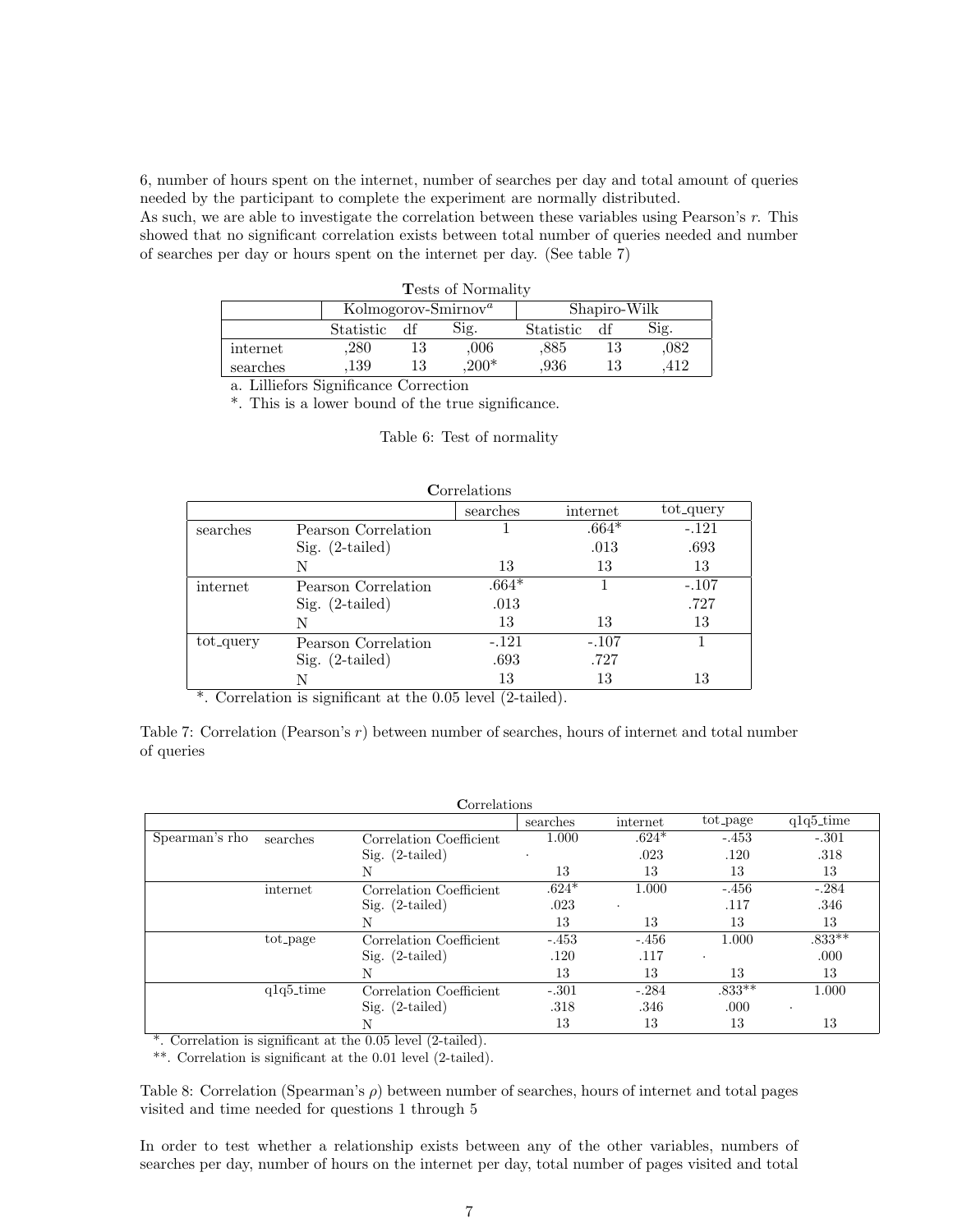time needed to complete the questions, we need to use a non parametric test like Spearman's  $\rho$ . Unfortunately this also did not reveal any significant correlations between the variables we wanted to test.

What is revealed in both analyses though, is that there is a correlation between time spent on the internet and number of searches per day.  $r = .624, p < .05, R^2 = .389$  Interesting though this is, it is neither surprising nor what we were looking for.

#### Failures

A Shapiro-Wilk test revealed that our data for this hypothesis are not normally distributed  $((D13), P < .05)$ . Levene's test showed that the assumption of homogeneity of variance has not been violated  $(F(1, 11) = 1.47, ns)$ . This mean that we have to use a Mann-Whitney test to investigate the difference in means.

The number of questions given up on by users in both conditions  $Mdn_{\text{qoogle}} = 1, Mdn_{\text{deeperweb}} = 0$  did not differ significantly (see table 9). There is a medium sized effect though.  $U = 8.500, z = -1.977, ns, r = -.548$ 

## 5 Discussion

The research did not deliver the results as we expected. For this there are a couple of factors that can have influenced the results.

| Mann-Whitney U                     | 8,500    |
|------------------------------------|----------|
| Wilcoxon W                         | 29,500   |
| Z                                  | $-1,977$ |
| Asymp. Sig. (2-tailed)             | .048     |
| Exact Sig. $[2^*(1\text{-tailed}]$ | $,073^a$ |
| $Sig.$ )                           |          |
| Exact Sig. (2-tailed)              | .078     |
| Exact Sig. (1-tailed)              | ,053     |
| Point Probability                  | ,049     |

Test Statistics<sup>b</sup>

failcount

a. Not corrected for ties.

b. Grouping Variable: condition

Table 9: Mann-Whitney test on how often participants gave up

For this research we have tested 18 participants. All participants had an age between 18 and 30, were higher

educated and had experience in computer science. The survey showed that the participants perform a lot of searches and spend a lot of time on the internet. A larger and more diverse sample could have made a difference. Because people have experience and are used to search with Google, the need for another search engine can be low.

The search tasks the participants had to perform where made up. The questions where supposed to be found after the use of multiple queries, which turned out pretty well. However, the questions were quite ambiguous and therefore sometimes hard to understand. Participants had to search for very specific information, although tag clouds proved more useful for broad categorization. The influence of Deeperweb on less specific tasks remains unknown.

In this research we haven't checked the answers people gave to the questions. The assumption was made that users would give a satisfactory answer. Through to the enormous amount of information it is hard to say if an answer is right or wrong. Some answers were definitely right, others were definitely wrong. Some of the answers were harder to define. To define these answers as right or wrong, issues like web credibility come to play.

Participants who performed the tasks all spoke Dutch as first language. Everyone knew English as a second language. The tasks where performed in English, because Deeperweb is based on Google in English. Participants who spoke English as a first language could give other results.

In this experiment only short term effects of the tag cloud were registered. People didn't have any experience with Deeperweb. In the long term, Deeperweb might show better results because people learn to work effective with it. Therefore a longer and "deeper" research is needed.

The exact impact of the tag cloud on the searches performed is not totally clear. We have measured the number of clicks on tags, but the inspiration that the tag cloud gave to type in new queries is unknown. In most researches about tag clouds, eye-tracking software is being used, to see the influence. Use of eye-tracking software can also show if Deeperweb can be improved through changing the layout or the positioning of the tag cloud.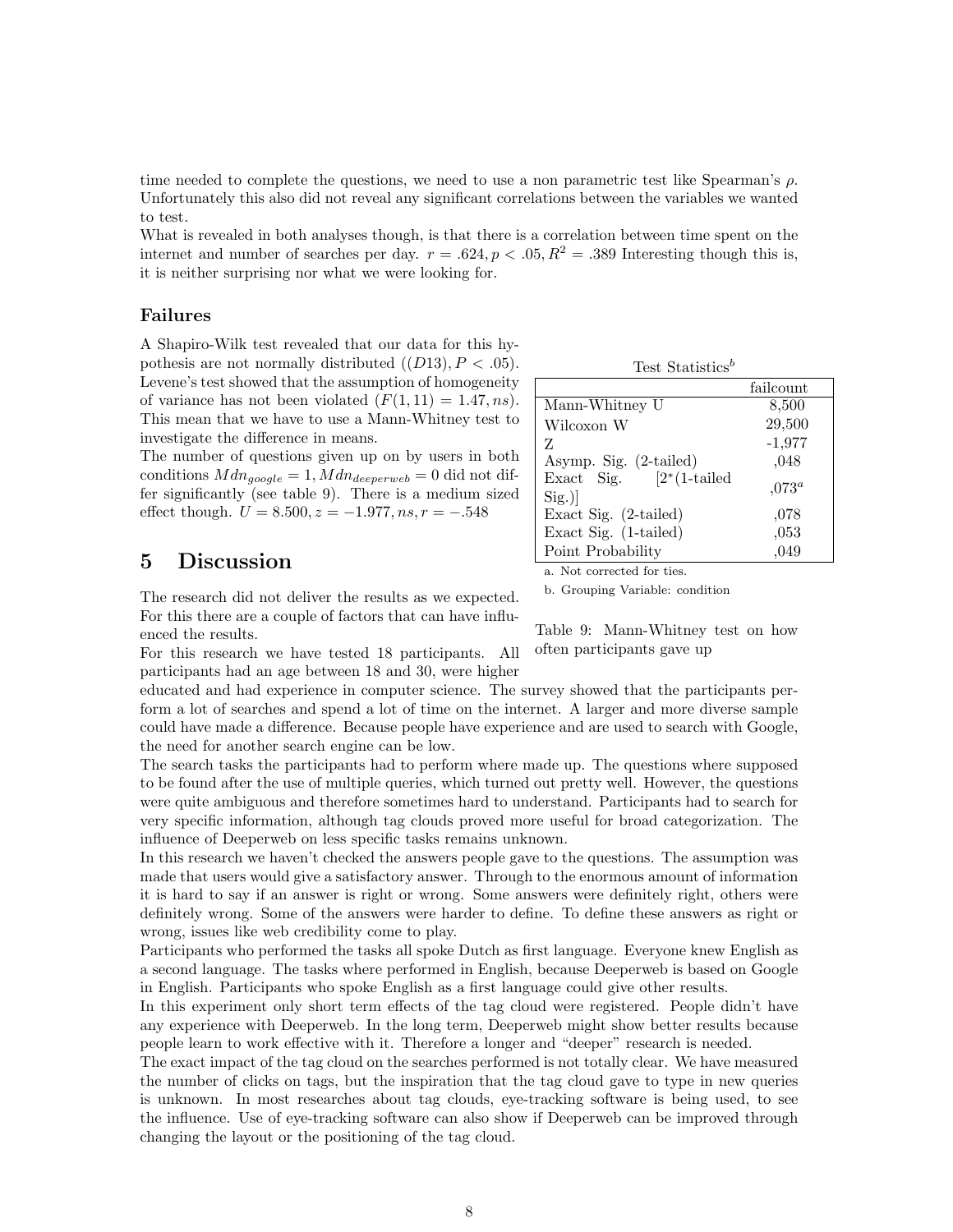## 6 Conclusion

Tags can be used to improve search queries (Sinclair & Cardew-Hall, 2008) . Deeperweb uses a tag cloud to refine queries for the Google search engine. This research showed that there are no significant differences in the time people have to spend searching for an answer to a question between Deeperweb and Google. There were also no differences found in the user satisfaction of both tools. The differences in results between both test groups were minimal. Therefore it makes no sense to continue this research as it is.

Still there are some leads for future research. The Deeperweb tag cloud gives a quick overview of the keywords out of the results. It gives the user more information to find information. How users respond to this is an interesting phenomenon. Issues like layout, web credibility, type of task and user experience will all play their role in the use of deeperweb. At least we can say one thing for sure. Web search is still not fully optimized and there's still room for improvement. The search for better search tools should continue.

## References

- Bateman, S., Gutwin, C., & Nacenta, M. (2008). Seeing things in the clouds: the effect of visual features on tag cloud selections. In Proceedings of the nineteenth ACM conference on Hypertext and hypermedia, HT '08 (pp. 193–202). New York, NY, USA: ACM.
- Chekit (2010). Chekit Nationale Search Engine Monitor.
- Garner, R. (2009). Google Ups Share of Search To 72%; Yahoo, MSN and Ask Continue To Tank.
- Kao, G. Y.-M., Lei, P.-L., & Sun, C.-T. (2008). Thinking style impacts on Web search strategies. Computers in Human Behavior, 24(4), 1330–1341.
- Kuo, B. Y.-L., Hentrich, T., Good, B. M., & Wilkinson, M. D. (2007). Tag clouds for summarizing web search results. In Proceedings of the 16th international conference on World Wide Web, WWW '07 (pp. 1203–1204). New York, NY, USA: ACM.
- Lohmann, S., Ziegler, J., & Tetzlaff, L. (2009). Comparison of Tag Cloud Layouts: Task-Related Performance and Visual Exploration, volume 5726 of Lecture Notes in Computer Science, (pp. 392–404). Springer Berlin / Heidelberg.
- Mirizzi, R., Ragone, A., Noia, T. D., & Sciascio, E. D. (2010). What if Exploratory Search and Web Search meet?. Proceedings of the Fourth Ph.D.Workshop in CIKM.
- Rivadeneira, A. W., Gruen, D. M., Muller, M. J., & Millen, D. R. (2007). Getting our head in the clouds: toward evaluation studies of tagclouds. In *Proceedings of the SIGCHI conference on* Human factors in computing systems, CHI '07 (pp. 995–998). New York, NY, USA: ACM.
- Sinclair, J. & Cardew-Hall, M. (2008). The folksonomy tag cloud: when is it useful? Journal of Information Science, 34(1), 15–29.
- Spink, A., Wolfram, D., Jansen, M. B. J., & Saracevic, T. (2001). Searching the web: The public and their queries. Journal of the American Society for Information Science and Technology, 52(3), 226–234.
- van Zwol, R. & van Oostendorp, H. (2004). Googles Im Feeling Lucky, Truly a Gamble?, volume 3306 of Lecture Notes in Computer Science, (pp. 378–389). Springer Berlin / Heidelberg.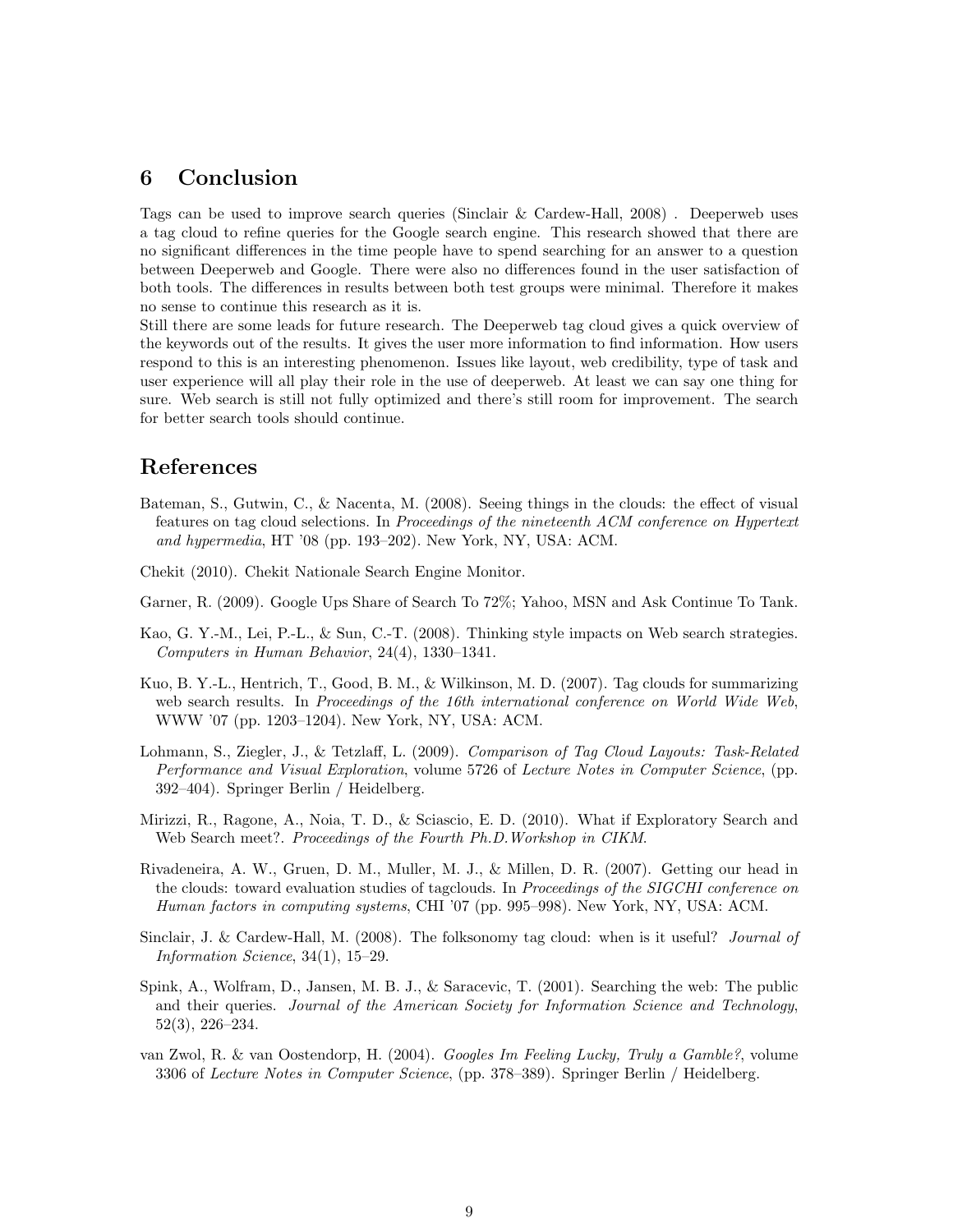# A Instructions

Dear participant,

Thank you for taking the time to participate in our experiment, we really appreciate it. The task we have for you is to find answers to certain questions using a search engine. First you will get a training question, so you know what kind of questions you can expect to get and get acquainted with the search engine. After that you will be presented with five real questions. Please take your time to find the correct answers. Per question you will need about five minutes. This means that this experiment will take about 45 minutes in total.

We will capture the screen during the experiment for later analysis. If you have any objections to this, please inform you experimenter.

After you have found the answers to all five questions you will be presented a short survey with some general questions about your background. We will not ask you for any personal information and of course the entire experiment is anonymous. Please feel free to ask any questions you have now or after the experiment.

Kind regards, Jeroen Hulman and Charley Gielkens

# B Survey

See next page.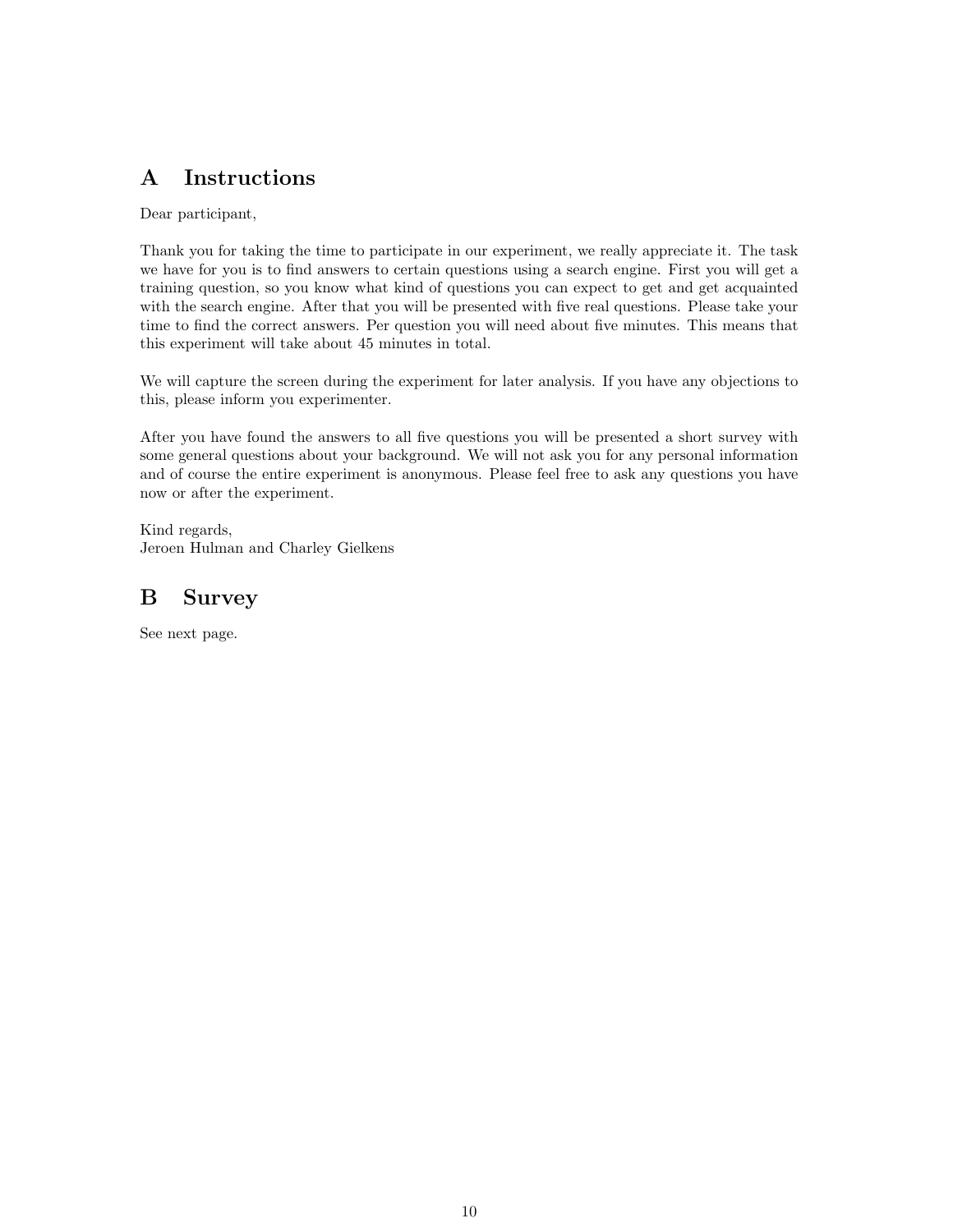# Search engines

In this survey we will ask you about your experiences with the searches you performed today

\* Required

What is your reference number? \*

What is your gender? \*

Male

What is your field of study? \*

How many hours per day do you spend on the internet \*

Hours per day

How many internet searches do you perform on a day? \* internet searches per day

#### Answer the following questions on a scale from 1 to 5, where 1 stands for totally disagree and 5 for totally agree \*

|                                                                              | 1 Totaly<br>disagree | $\overline{2}$ | 3 Neutral | 4 | 5 Totaly<br>agree |
|------------------------------------------------------------------------------|----------------------|----------------|-----------|---|-------------------|
| I'm satisfied with<br>the search options<br>offered by the<br>search engine? | ∩                    | ∩              | ∩         | ◠ | €                 |
| I'm satisfied with<br>the presentation of<br>the results                     | ∩                    | ◠              | О         | O | ∩                 |
| I'm satisfied with<br>the relevance of the<br>retrieved<br>documents         | O                    | €              | O         | O | ∩                 |
| I'm satisfied with<br>this search engine<br>for my search as a<br>whole      | O                    | O              | О         | O | ∩                 |
| I'm satisfied with<br>the response time<br>of the search<br>engine           | Ο                    | Ο              | О         | O | ∩                 |
| The search engine<br>helped me finding<br>the answer to the<br>problems      | ∩                    | ∩              | ∩         | O | ∩                 |
| I needed much<br>time to find the right<br>answers                           |                      |                |           |   |                   |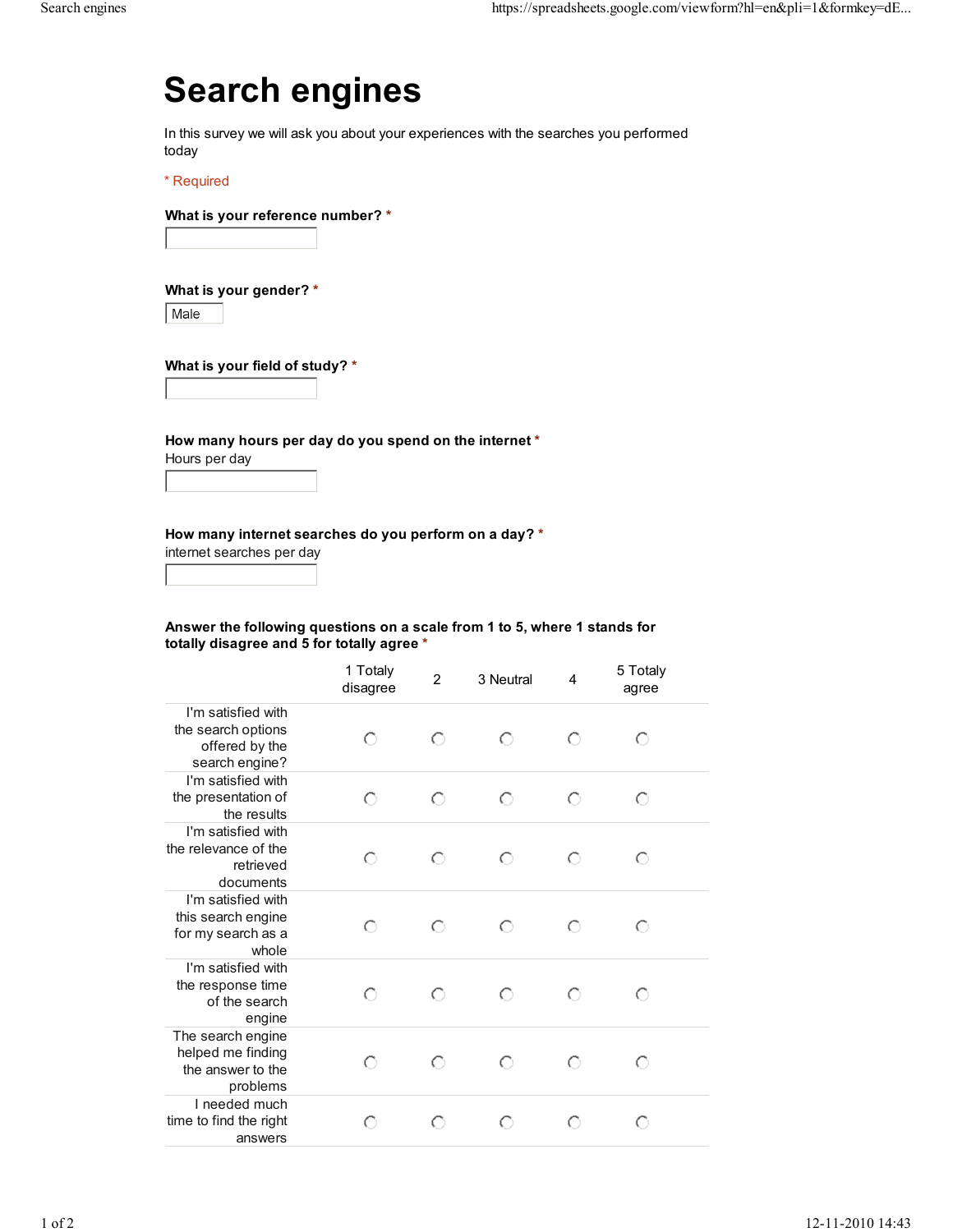|                                        | 1 Totaly<br>disagree | 3 Neutral | 5 Totaly<br>agree |  |
|----------------------------------------|----------------------|-----------|-------------------|--|
| The results I found<br>are trustworthy |                      |           |                   |  |

#### Do you have any remarks concerning this research?

## Submit

Powered by Google Docs

Report Abuse - Terms of Service - Additional Terms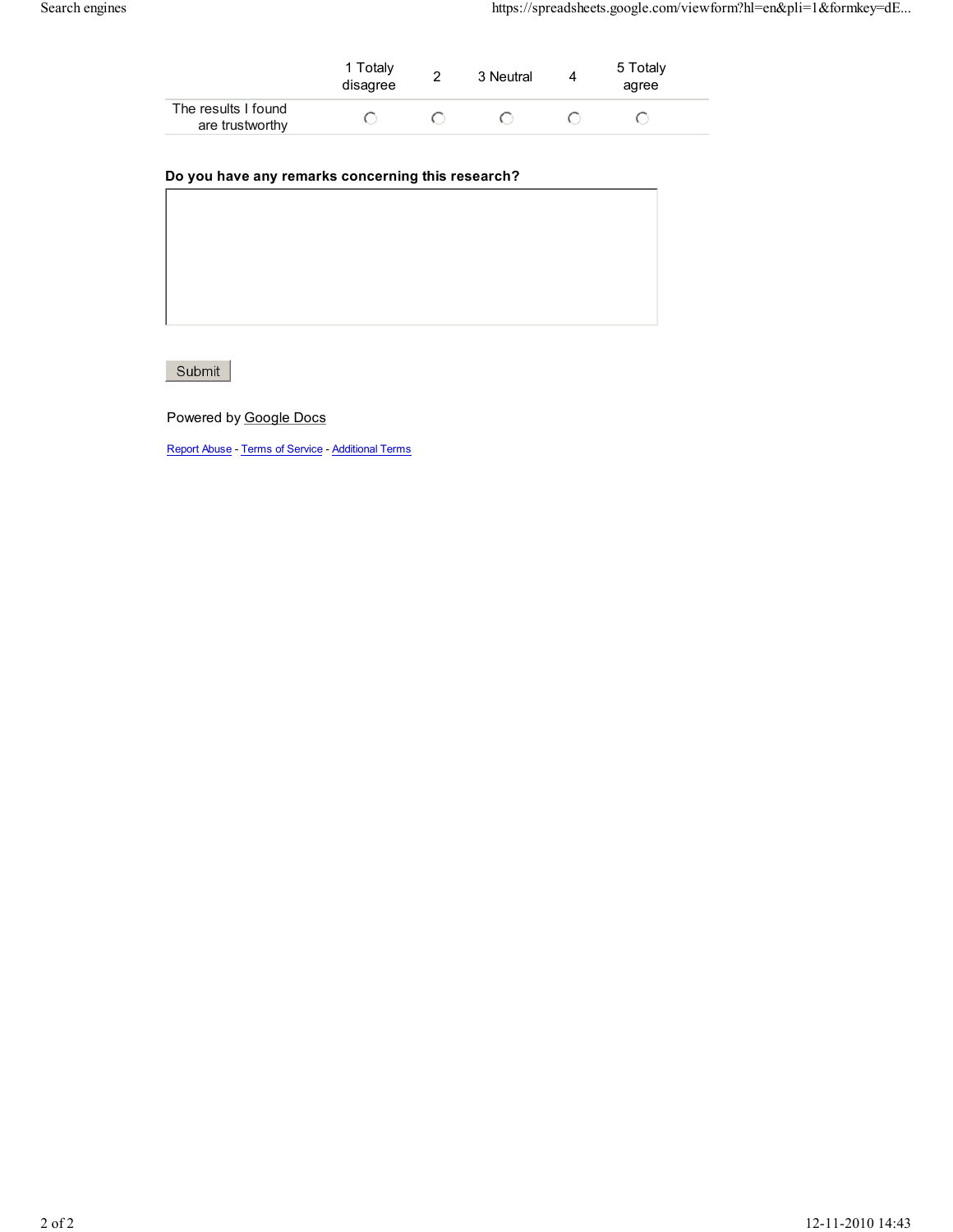# C SPSS output

## C.1 Homogeneity of Variance for completion times

| Test of Homogeneity of Variance |                                         |                  |                |                 |      |  |  |
|---------------------------------|-----------------------------------------|------------------|----------------|-----------------|------|--|--|
|                                 |                                         | Levene Statistic | df1            | df2             | Sig. |  |  |
| $q5_time$                       | Based on Mean                           | ,038             | $\mathbf{1}$   | $\overline{11}$ | ,849 |  |  |
|                                 | Based on Median                         | ,065             | $\mathbf{1}$   | 11              | ,804 |  |  |
|                                 | Based on Median and with                | ,065             | 1              | 8,083           | ,805 |  |  |
|                                 | adjusted df                             |                  |                |                 |      |  |  |
|                                 | Based on trimmed mean                   | ,013             | 1              | 11              | ,910 |  |  |
| $q4_time$                       | Based on Mean                           | 1,891            | 1              | 11              | ,196 |  |  |
|                                 | Based on Median                         | ,746             | $\mathbf{1}$   | 11              | ,406 |  |  |
|                                 | Based on Median and with<br>adjusted df | ,746             | 1              | 7,243           | ,415 |  |  |
|                                 | Based on trimmed mean                   | 1,421            | $\mathbf{1}$   | 11              | ,258 |  |  |
| q3_time                         | Based on Mean                           | 1,485            | $\mathbf{1}$   | 11              | ,248 |  |  |
|                                 | Based on Median                         | ,426             | 1              | 11              | ,527 |  |  |
|                                 | Based on Median and with                |                  |                |                 |      |  |  |
|                                 | adjusted df                             | ,426             | 1              | 7,541           | ,533 |  |  |
|                                 | Based on trimmed mean                   | 1,369            | 1              | 11              | ,267 |  |  |
| $q2_time$                       | Based on Mean                           | ,118             | $\overline{1}$ | $\overline{11}$ | ,738 |  |  |
|                                 | Based on Median                         | ,083             | 1              | 11              | ,778 |  |  |
|                                 | Based on Median and with<br>adjusted df | ,083             | 1              | 9,437           | ,779 |  |  |
|                                 | Based on trimmed mean                   | ,120             | $\mathbf{1}$   | 11              | ,736 |  |  |
| q1_time                         | Based on Mean                           | ,549             | $\mathbf{1}$   | 11              | ,474 |  |  |
|                                 | Based on Median                         | ,094             | $\mathbf{1}$   | 11              | ,765 |  |  |
|                                 | Based on Median and with                | ,094             | 1              | 6,720           | ,769 |  |  |
|                                 | adjusted df                             |                  |                |                 |      |  |  |
|                                 | Based on trimmed mean                   | ,282             | 1              | 11              | ,606 |  |  |
| q1q5_time                       | Based on Mean                           | ,164             | $\mathbf{1}$   | 11              | ,693 |  |  |
|                                 | Based on Median                         | ,100             | 1              | 11              | ,757 |  |  |
|                                 | Based on Median and with<br>adjusted df | ,100             | 1              | 10,624          | ,758 |  |  |
|                                 | Based on trimmed mean                   | ,137             | 1              | 11              | ,718 |  |  |

## C.2 Paired-samples t-test for checking consistency of satisfaction within subjects

| <b>Paired Samples Test</b>     |                    |                     |                      |                                |                                 |          |                         |      |
|--------------------------------|--------------------|---------------------|----------------------|--------------------------------|---------------------------------|----------|-------------------------|------|
|                                | Paired Differences |                     |                      |                                |                                 | df       | Sig.<br>$2 -$<br>tailed |      |
|                                | Mean               | Std. De-<br>viation | Std. Er-<br>ror Mean | val of the Difference<br>Lower | 95\% Confidence Inter-<br>Upper |          |                         |      |
| generalsat - avg_sat<br>Pair 1 | $-.2417$           | .5389               | 1494                 | $-.5674$                       | .08390                          | $-1.617$ | 12                      | .132 |